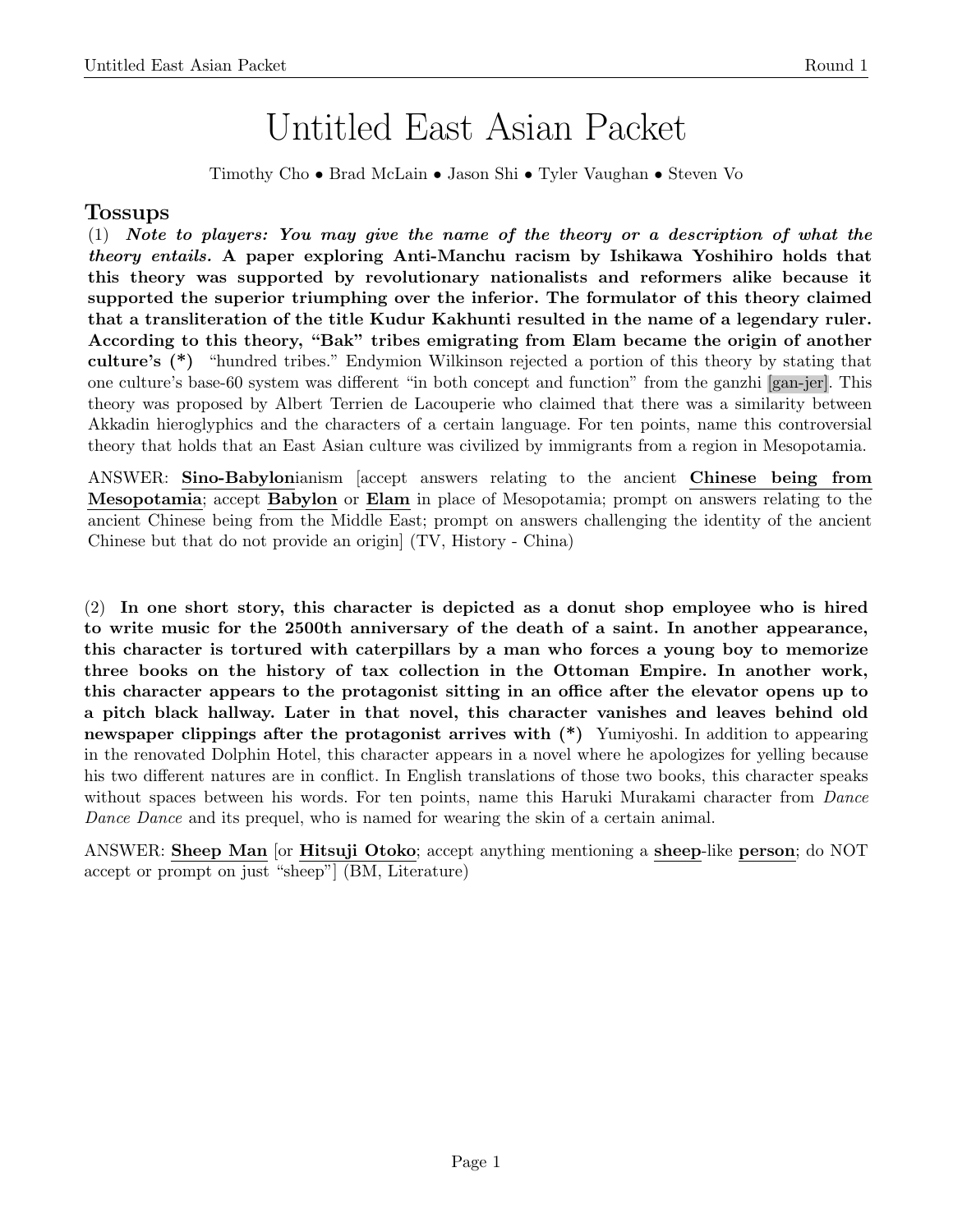(3) In the introduction to one text, this man claimed "even though the Reformation raised high the torch of new life, its flame could not turn back the sweeping tide of darkness" of Medieval feudal society. That book by this man also defended hiding secret truths from nonbelievers as part of a "heavenly deception." This man taught that humanity can restore the ideal state of God by performing good works through the process of indemnity, which he outlined in the chapter "Introduction to Restoration in his book (\*) Divine Principle. This man taught that being single is "not a state to be sought or cultivated" but is instead a time to prepare for marriage. With his wife, Hak Ja Han [hahk-jah-hahn], this man claims to be the "true parent" of his followers, many of whom undergo "Blessing Ceremonies" and mass weddings. For ten points, name this Korean religious leader and messiah claimant, the founder of the Unification Church.

ANSWER: Sun Myon Moon [or Mun Seon-myeong; or Mun Young-myeong] (BM, Religion)

(4) Until 2018, this city was home to the Vquarium, a set of 4 video walls diplasying videos of fish that was located in the City of Dreams which is also home to a fountain that hosts the House of Dancing Water performance. This city is home to the world's first figure eight ferris wheel, which is attached to a building designed to look like a Gotham City tower with an asteroid impact. Another hotel in this city is known for its use of indoor cable cars called "Skycabs" and for featuring an enormous 8 acre performance fountain. In addition to Studio City and Wynn Palace, this city was home to the Canidrome which, before its 2018 closure, was the only greyhound (\*) racing track in Asia. A racecourse in this city helped popularize harness racing in Asia through the introduction of thoroughbreds in 1989 and is named for being located on Taipa island. Tom "durrrr" Dwan won an \$11.5 million hand of poker in this city, where he has essentially lived since 2016. The Grand Lisboa Casino is in, for ten points, what gambling haven, often referred to as the "Monte Carlo of the Orient?"

ANSWER: Macau [or Macao] (BM, Other)

(5) One assemblage created by this artist consists of a skeleton made out of objects including a baby doll head, a gold crown, and a skull rising out of a bundle of white leaves. This artist's namesake "scapes" consist of layers of scrap paper painted over with black ink. This artist created a series of namesake "Sunglasses" projects, which consist of photographs of seashell and stone bedazzled glasses placed over paintings and live participants. In 2018, this artist's Cattle Depot performance of "Live Body Installation" included wearing a pair of painted pants as a cape along with a white whig and several layers of multicolored coats. At the 2011 Venice Biennale, this artist designed the pavilion installation 9 Million Works. This artist refers to his live performances with the (\*) Cantonese phrase, hark bun lum, or happenings. This artist's most famous piece is his Frogtopia-Hongkornucopia. For ten points, name this contemporary Hong Kong performance artist, known by a nickname referencing his love of a certain amphibian.

ANSWER: Kwok Mang Ho [or Frog King] (BM, Art)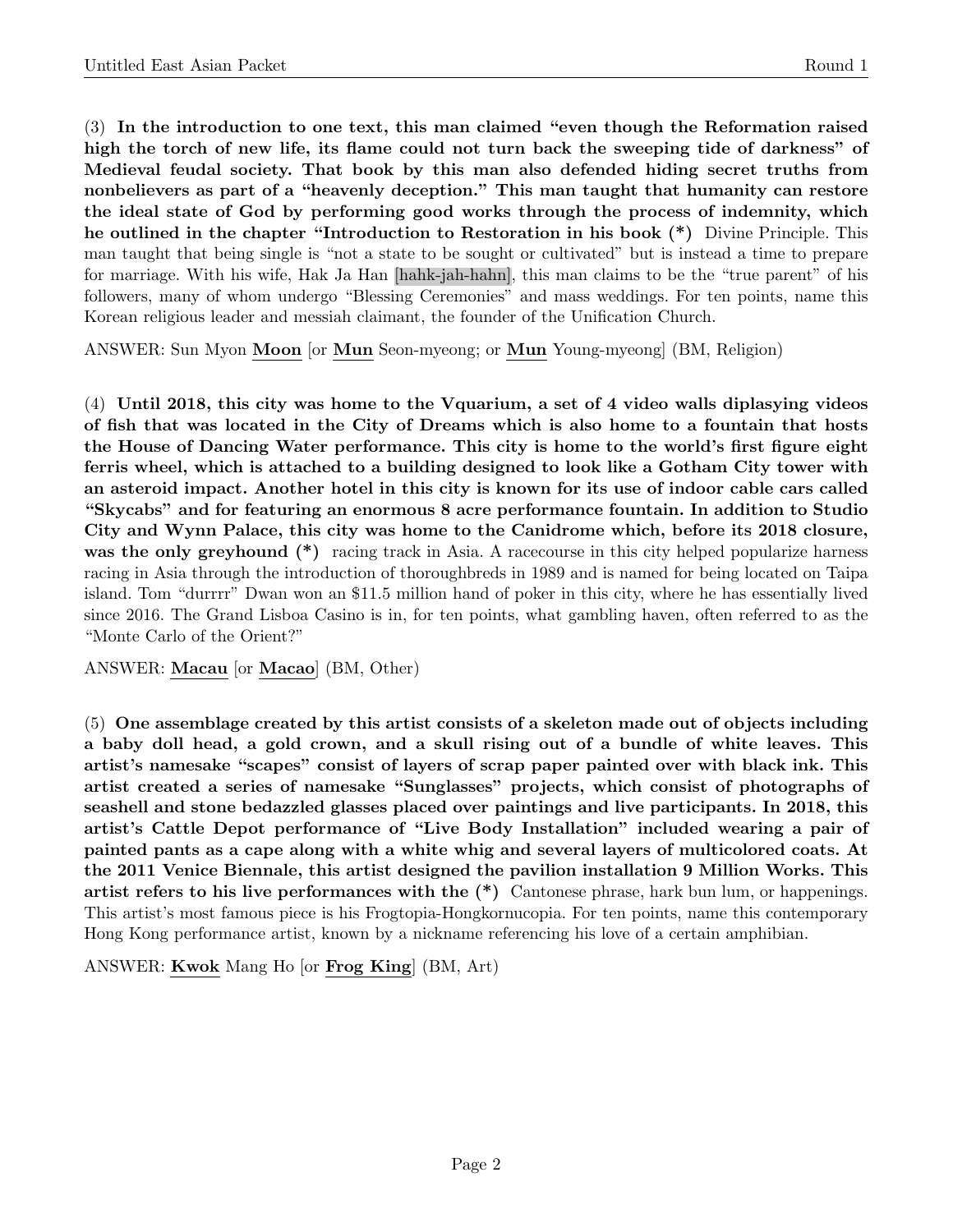(6) Historical theories regarding this kingdom were one of the focus points of the controversial Northeast Project. The founder of this kingdom is honored annually in the Chunbun [choonboon] Ancestral Rite. The remains of several rulers of this kingdom have been found at the Ancient Tombs at Longtou Mountain, including the Mausoleum of Princess Jeonghyo [jung-hyoh] which contains nearly pristine murals from this civilization. The longest ruler of this kingdom, King Mun [moon], strengthened relations with a neighboring kingdom by creating the (\*) Silla [sheel-la] Road. This kingdom, the northern state in the North-South States period, was established in the aftermath of the Battle of Tianmenling. The founder of this kingdom united Goguryero [go-goo-ryuh] and Mohe refugees who fled east following Tang persecution. For ten points, named this kingdom founded by King Go, a Goguryero [go-goo-ryuh] successor state that stretched from the Korean Peninsula to what is now the Russian Far East.

ANSWER: Balhae [accept Jin; accept Zhen; accept Bohai; accept Parhae] (TV, History - Korea)

(7) This athlete fell victim to a confidence trick in 2011 when he paid \$1.3 million to cover a purportedly overdue storage fee for gold bullion in the Philippines. In 2007, this athlete was suspended after being seen playing soccer in a charity match just days after faking a spinal fracture to avoid participating in a tournament. In 2005, this athlete became the first person to win all six yearly tournaments while breaking the record for most bouts won in a year, which he held until 2010. This athlete became the first man of his rank to be disqualified from a match when he grabbed Kyokushuzan's hair during a bout. In the first honbasho of 2010, this athlete cleared the field by defeating Harumafuji to  $(*)$  win his 25th and final Emperor's Cup. In an unprecedented move, the Deliberation Council forced this athlete to retire in 2010 when he drunkenly assaulted someone at a nightclub, after which his topknot was ceremonially cut off. For three years, this athlete was the only yokozuna in sumo until the promotion of his compatriot Hakuho in 2007. For ten points, name this controversial sumo wrestler, the first Mongolian yokozuna.

ANSWER: Asashoryu Akinori or Dolgorsürengiin Dagvadorj (JS, Pop Culture)

(8) Sakuma Samata may have introduced this activity to one country out of gratitude for his wife being saved by the goddess Mazu. Andrew Morris labeled this activity a "Colonial Project" in a work that claims that through this activity, Taiwan was able to negotiate their relationship with their Japanese colonizers on equal footing. During a 1971 event focusing on this activity, dissidents who flew a banner reading "Long Live Taiwan Independence, (\*) Go Go Taiwan" were assaulted by New York-based thugs hired by the Kuomintang. Foreigners participating in this activity, such as Jose Cano and Ravelo Manzanillo, were given names advertising popular products such as "Ah Q" and "Budweiser." While working at the Jiayai Agriculture and Forestry Institute, Kondo Hyotaro created a multi-ethnic team for this sport that challenged Japanese superiority by placing 2nd at the Summer Koshien. For ten points, name this sport which helped Taiwan gain global recognition after they won over 15 Little League World Series.

ANSWER: baseball [accept yagyu; accept yakyu] (TV, History - Other)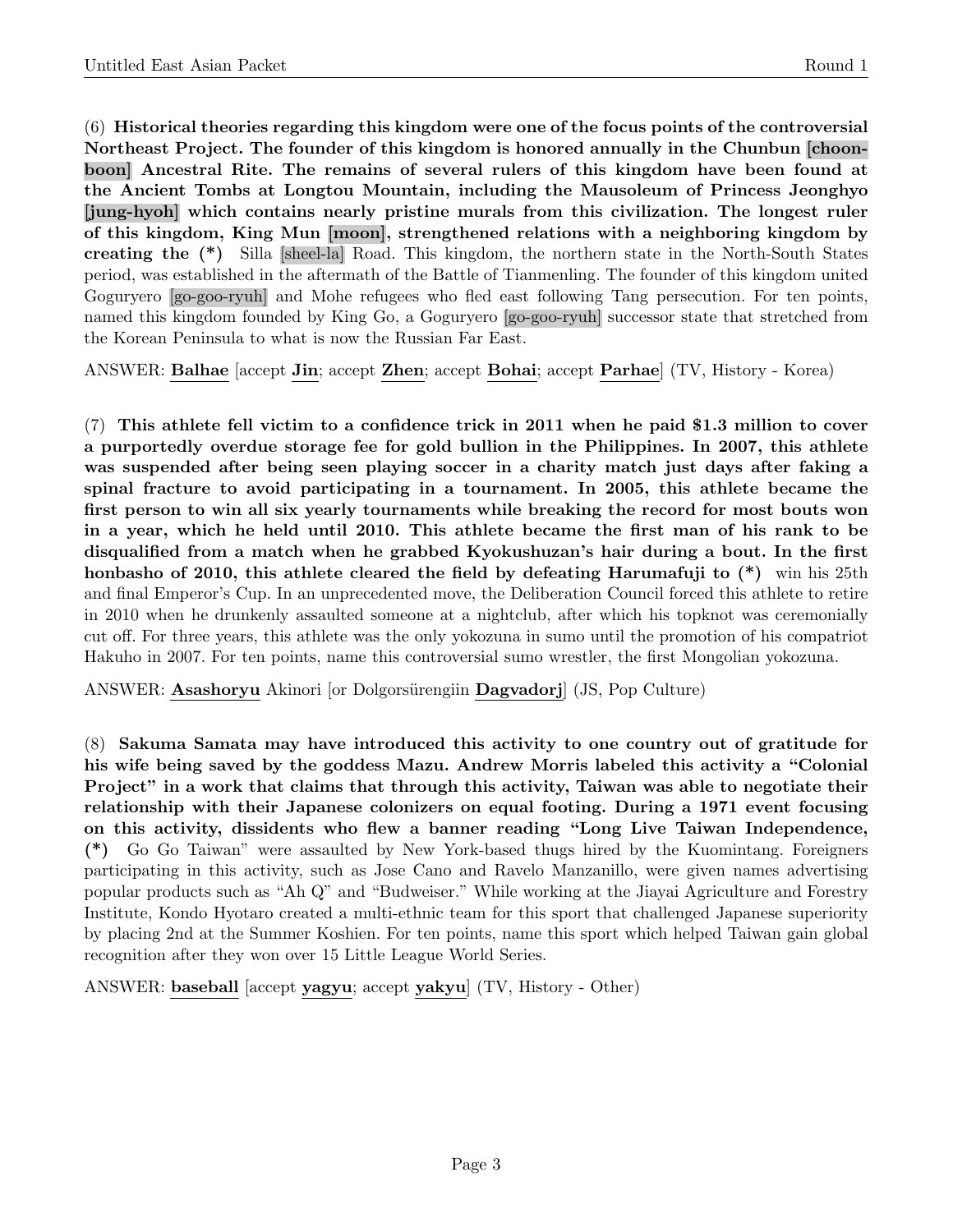(9) This film's protagonist tells his mother "I'm never going to sing for you again" after his mother laughs at him while he makes paper frogs. After that protagonist of this film is beaten for breaking a window, he points a paper gun at his father and says "daddy is bad, I'm going to kill him." At the beginning of this film, the narrator states that he was born ten days late because his parent's wedding was delayed for ten days by Stalin's death. A member of the military dance troupe in this film leaves the army because she is forced to dance with military officers. The father of this film's protagonist is sent to a (\*) hard labor camp after he goes to the bathroom during a library meeting during the Rectification Movement. This film is divided into the sections "Father," "Uncle," and "Stepfather." In this film's final scene, the protagonist wakes up on the sidewalk and gazes up at the tattered title toy stuck in a tree. For ten points, name this film about Tietou, or Iron Head, a film by Tian Zhuang Zhuang [tee-an joo-ang joo-ang].

ANSWER: The Blue Kite [or Lan Fengzheng] (BM, Film - China)

(10) This historian chronicled Qian Xuesen's persecution during the Red Scare and his eventual development of a weapon used by Iraqi forces against the United States in Thread of the Silkworm. In 2007, Paula Kamen wrote a work exploring how she always felt outpaced by this historian in a work titled "Finding" this woman. A work by this woman was criticized for characterizing a specific country's national psyche as the "historical product of centuries of conditioning that all boil down to (\*) mass murder." In response to continued death threats and horrific content she witnessed while researching a book on the Bataan Death March, this woman was diagnosed with reactive psychosis in 2004 which culminated in her suicide. This woman is credited with rediscovered the diaries of Minnie Vautrin and John Rabe while performing research for a 1997 bestseller subtitled "The Forgotten Holocaust of World War II." For ten points, name this woman who rose to fame after publishing The Rape of Nanking.

ANSWER: Iris Chang (TV, Other - Historiography)

(11) During one event, this activist claimed that the court had "no rights to judge our guilts" after failing to secure a fair trial. After being arrested for a protest at the Awunae [ah-ooh-neh] Marketplace, this activist was sentenced to five years in prison for refusing to give up her fellow conspirators. After receiving an honorary degree from Ewha [ee-hwah] Womans University, Ban Ki-Moon stated that the story of this woman is "proof that violence can kill a person, but not their memory." This woman, while leading a protest on the anniversary of the (\*) March 1st movement, claimed that having her fingernails torn out, her nose and ears ripped apart, and her legs and arms crushed, did not compare to the pain of losing her country. After that outburst, this woman was transferred to an underground cell where she stated "Japan will fall" before being tortured to death. For ten points, named this "Joan of Arc of Korea", a 17-year old girl who was murdered in 1920 for resisting the Japanese occupation of Korea.

ANSWER: Ryu Gwan-sun [accept Yu Gwansun] (TV, History - Korea)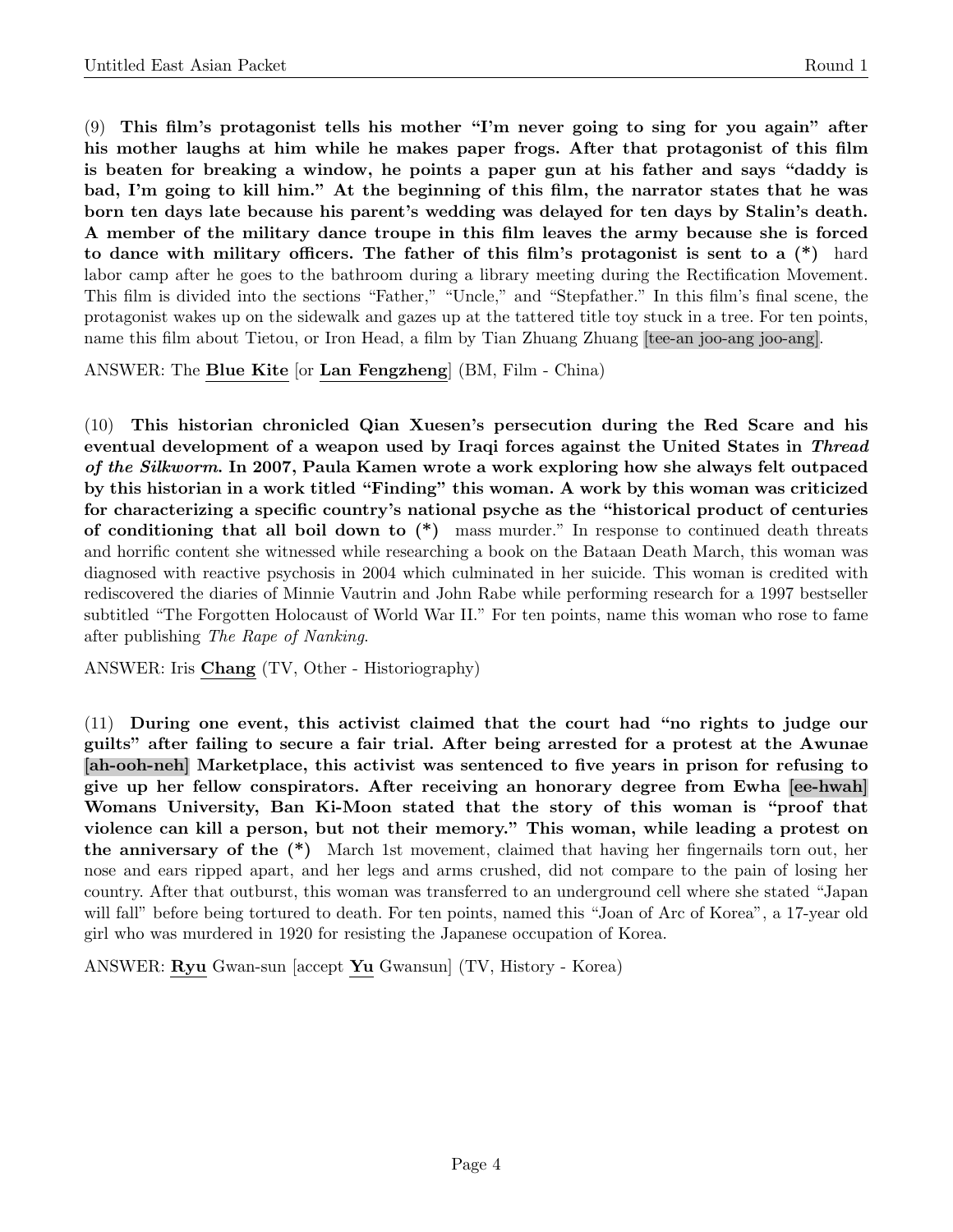(12) In one essay, this philosopher argued that fascism was a representation of violence in the repetitive mechanism of history. In another paper, this philosopher critiqued Derrida's concept of Western phonocentrism with the historical confrontation between Chinese characters and phonetic signs. That paper by this philosopher examines the "problem of the consolidation of written and spoken language" and is titled "Nationalism and Ecriture." Slavoj Zizek [slav-oh jee-jek] borrowed this philosopher's concept of "parallax view" to reapply the Hegelian dialectic in a materialist context in a 2006 book. This philosopher argued that Western philosophy is underpinned by a  $(*)$  "will to architecture" in his book Architecture as Metaphor. In his most famous book, this philosopher used Das Kapital and Critique of Pure Reason to mutually interpret the philosophy of Marx and Kant. For ten points, name this Japanese philosopher and literary critic, the author of History and Repetition and Transcritique.

ANSWER: Kojin Karatani (BM, Thought)

(13) Prior to dying, a member of this family stated "Guangdong is not a nice place, I do not want to go back in." A member of this family regaled Theodore Hamberg with stories of his cousin, which led Hamberg to trace the ancestry of this family to two Song Emperors who were kidnapped by the Kin. A member of this family told his starving followers to eat weeds, telling them it was (\*) manna, before eventually dying, possibly due to eating a diet consisting mainly of weeds. In a 2012 work, Stephen Platt argues that the British were forced into conflict with a movement led by this family due to it overlapping with a trade disruption with the United States. A member of this family orchestrated the Tianjing incident to reclaim control of his kingdom from Yang Xiuqing[yang shee-oo-ching], the East King. Following a vision in which a man with a log golden beard gave him a demon-slaying sword, a member of this family declared himself the Heavenly King. For ten points, name this family whose most prominent member claimed to be the brother of Jesus Christ before starting the Taiping Civil War..

ANSWER: Hong [accept Hong Xiuquan; accept Hong Huoxiu; accept Hong Renkun] (TV, History - China)

(14) An owl deity from this region created Adam's apples by grabbing a man by the throat while he was disguised as a falcon. One of this region's mountains was created from seven scoops of earth by a woman whose 500 children accidentally ate her after she fell into a pot of soup. A deity from this region defeats a non-Sun Wukong enemy by placing a constricting iron band around that enemy's head. A figure becomes this region's god of the underworld after failing to correctly answer a riddle concerning whether plants grow better in higher or lower elevations. In this region's creation myth, the creator deity's  $(*)$  twin sons climb gourd vines to heaven, breaking the throne of heaven's left armrest in the process. A deity from this island spreads pine dust over all the world's plants and animals to render them mute. This island's creation myth is called the Cheonjiwang Bonpuri [chun-jee-wang bon-pur-lee]. Daebyeol [deh-byul] and Sobyeol [so-byul] appear in the myths of, for ten points, what large island south of the Korean peninsula?

ANSWER: Jeju [prompt on Korea] (JS, Mythology)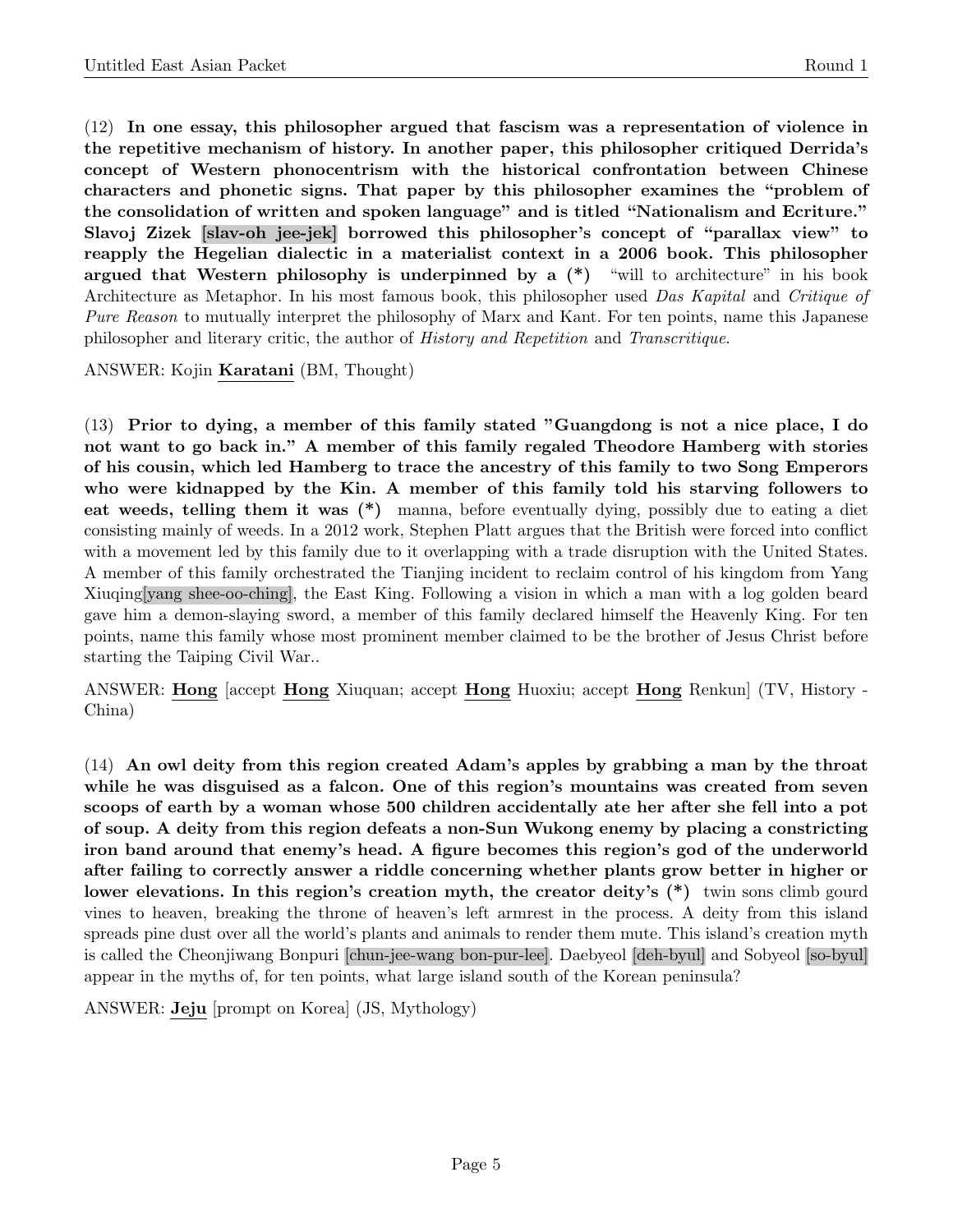(15) In this city, a ruler ordered the construction of the extravagant Khiem Tomb which, combined with the fact that he beheaded over 200 laborers, was intended to hide the location of his real tomb. After conquering it in 1788, the short lived Tay Son dynasty moved their capital to this city. Emperor Quang Trung intended to move his capital from this city, which he had seized after overthrowing the Trinh Lords, to modern-day Vinh. Forts defending this city were seized in the aftermath of the Battle of  $(*)$  Thuan An, a defeat that led to an 1884 treaty named for this city that established the protectorates of Annam and Tonkin. A citadel in this city was constructed on the orders of Emperor Gia Long who requested that it be oriented towards the Perfume River. This city, originally named Phu Xuan, is home to the Imperial City, a complex that served as the capital of the Nguyen [nwin] dynasty. For ten points, name this city that, until Bao Dai abdicated in 1945, was the capital of Vietnam.

ANSWER: Hue [accept Phu Xuan before it is read] (TV, History - Other)

(16) Koreshige [koh-ray-shee-gey] Inuzuka headed an Imperial Navy Advisory Bureau dedicated to these people and, along with Norhiro Yasue, was labeled an expert on them by the Japanese government. The majority of these people living in Harbin fled the city after Japanese officials halfheartedly investigated the kidnapping and murder of Simon Kaspé by Russian fascists. The Japanese government planned to relocate these people to Manchukuo and Shanghai as part of the  $(*)$  Fugu Plan, which they hoped would gain them political favor with the United States. Public opinion of these people was bolstered due to a massive loan by Jacob Schiff which helped Japan win the Russo-Japanese War. While stationed in Lithuania, Chiune Sugihara helped thousands of these people escape from persecution which earned him the title "Righteous Among the Nations." For ten points, name these people that the Japanese believe wielded massive economic and political power due to a translation of The Protocols of the Elders of Zion.

ANSWER: Jewish [accept Jews] (TV, History - Japan)

(17) In this film, a man rushes his fiancee to her cello concerto only for her to embarrass herself in front of a judge played by Tsui Hark whose car window she subsequently accidentally breaks. The director of this film may have set most of its tragic events in Taiwan to reflect his own career, in which Cinema City sent him to Taiwan only to place him in a dead-end administrative role and force him to direct films like The Time You Need a Friend and Run Tiger Run. In an homage to  $(*)$  Mean Streets, a character in this film dances with a woman while entering a restaurant so that he can hide two pistols in potted plants. The success of this film led young men in Hong Kong to wear dusters to emulate a character in this film, so much so that the Cantonese word for duster is "Brother Mark's coat." In the opening scene of this film, a triad member played by Chow Yun-Fat lights a counterfeit \$100 bill on fire and then lights his cigarette with it. For ten points, name this 1986 action film, a breakthrough hit for John Woo.

ANSWER: A Better Tomorrow [accept Jing hung bun sik; accept Ying Xiong Ben Se; accept True Colors of a Hero] (TV, Film - Hong Kong)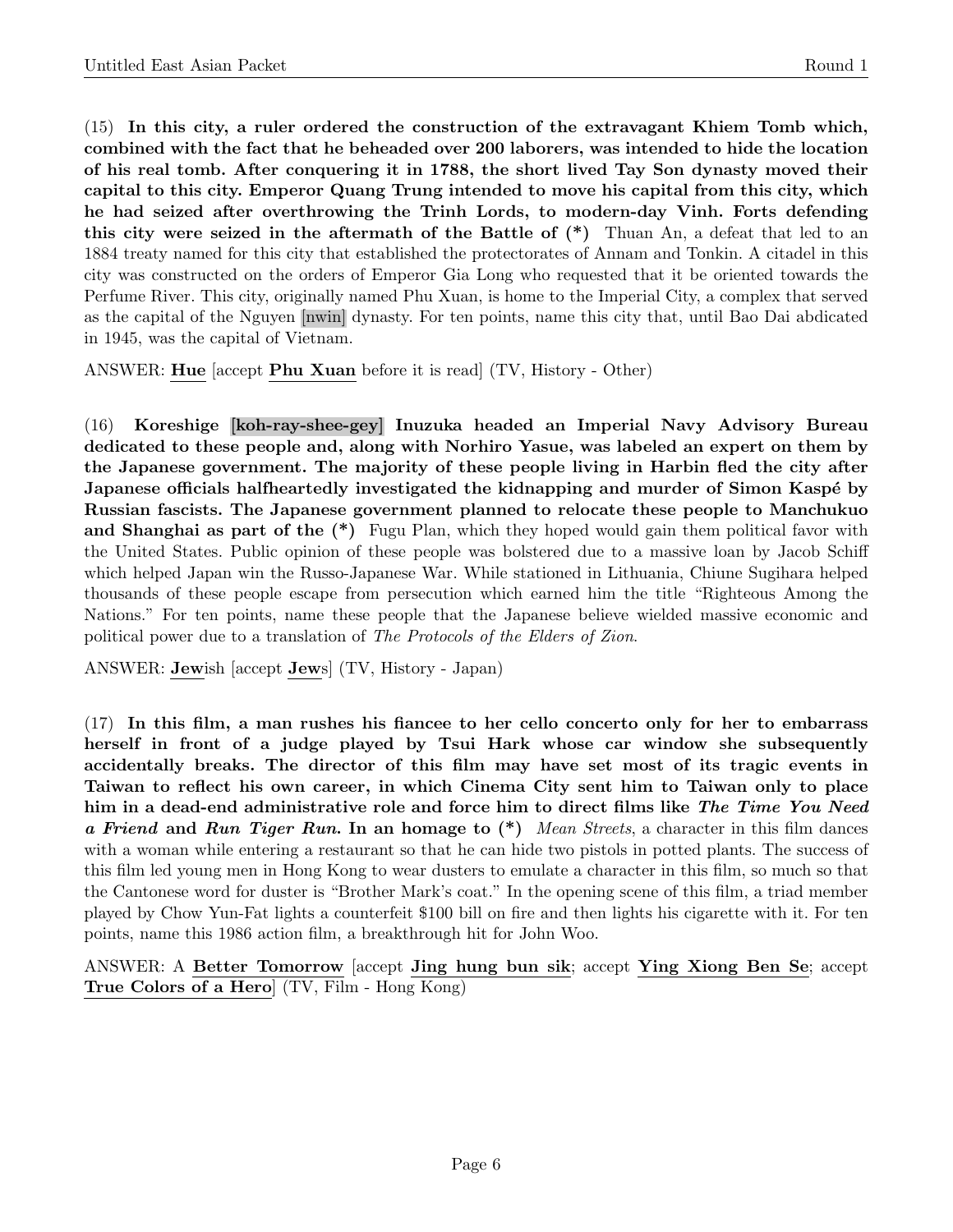(18) In 2008, foreign archaeologists were allowed to enter this ruler's Gosashi tomb after decades of being blocked over "tranquility and dignity" concerns. This ruler forced Grand Minister Takenouchi no Sukune [soo-koo-nay] to undergo an "ordeal of boiling water" to prove that he had not committed treason. The colony of Mimana may have been founded by this ruler who, according to the Nihon Shoki, was given a seven-branched sword by a (\*) Baekje [bek-jeh] king.This woman allegedly gave birth to her son Homutawake, three years after being impregnated by her late husband Emperor Chuai. Kitabatake Chikafusa proposed that this woman was actually the shamaness-queen Himiko to explain a lack of historical evidence for her deeds. Japanese historians claim that the Gwanggaeto [gwang-geh-toh] Stele proves the existence of this leader because, according to their interpretation, it records Wa's conquest of a nearby peninsula. For ten points, name this Empress-consort who may have ruled during the Yayoi period and legendarily led an invasion of Korea.

ANSWER: Empress consort Jingu [accept Jingu-kogo; accept Himiko before it is read; accept Pimiko before Himiko is read ] (TV, History - Japan)

(19) In this city, the lingerie stealing Bai Yide is hit and killed by a van after being harassed by two teenage girls in White Ant. A man smothers his daughter's anthropomorphic cabbage and then brutally eats in a film about a homeless family surviving in this city. In a film set in this city, a man makes out with a melon, cuts three holes into it, and then uses it as a bowling ball while squatting at a vacant apartment. At the end of that film, a real estate agent is shown walking through the then unfinished (\*) Daan Forest Park before stopping to cry for 6 uninterrupted minutes. The lives of NJ, Ting-Ting, and Yang-Yang in this city are chronicled in a 2000 film that starts with a wedding and ends with a funeral. Stray Dogs, Vive L'Amour, and Yi Yi are set in this city which is also the setting of the last segment of Hou Hsiao-Hsien's Three Times. For ten points, name this city, the setting of films by Tsai Ming-liang and Edward Yang, the capital of Taiwan.

ANSWER: Taipei City (TV, Film - Other)

(20) This scholar outlined his optimistic view of humanity with the phrase "In the larger view, the human story is one of progressive sensory and mental awareness." This scholar used the terms "cosmos" and "hearth" to describe the two opposite ends of scale that anchor humanity to their location. In one book, this scholar described how humanity has created "circles of safety" to escape the geography of the title emotion. This scholar described how the two title concepts represent "safety" and "freedom" in another book subtitled "The (\*) Perspective of Experience." In addition to Landscapes of Fear, this scholar wrote a book which popularized a term coined by Gaston Bachelard that refers to the emotional connection between people and their physical space. In his most famous book, this scholar outlined the differences between the sacred and the biased forms of one of the two title concepts. For ten points, name this proponent of "humanist geography," a Chinese-American geographer who wrote Topophilia and Space and Place.

ANSWER: Yi-fu Tuan [or Duan Yi-fu] (BM, Other)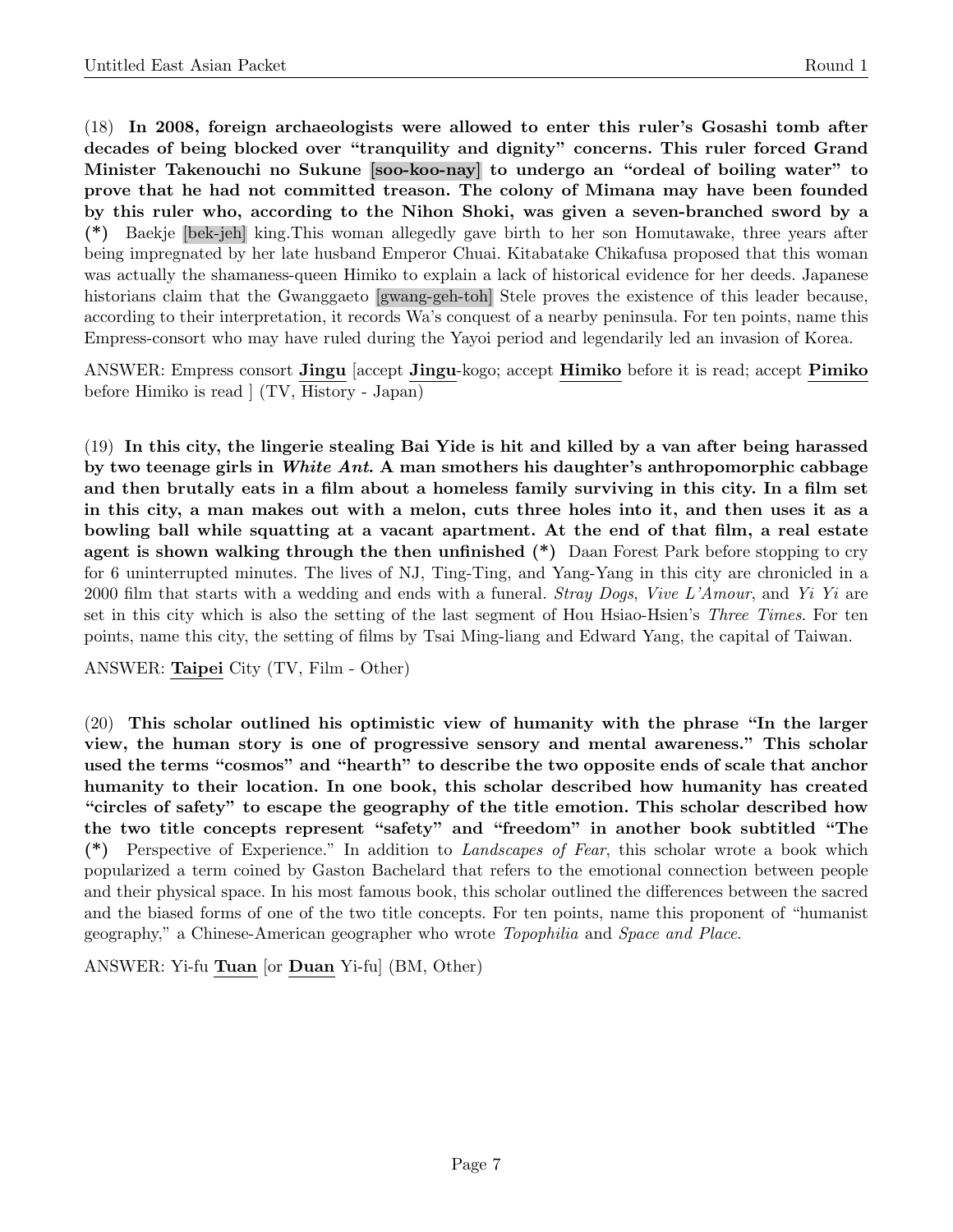(21) An article published in an early journal run by this religion advocates for fighting against a "wave of Atheism" so that "our people can welcome the light of Freedom and Democracy." This religion's catechism is divided into Oracular Tenets and Literary Tenets, which represent the two portions of the book Complete Works of Literary Oracles. The pamphlet "Guidelines for the Practice of Religion" was used to spread the ideas of this religion. This religion grew out of the millenarian mystical sect (\*) Buu Son Ku Huong [bay-u sohn kai huwong]. Practitioners of this religion seek to save money by using plain brown cloths as altars and believe in prioritizing charity over building pagodas or temples. This religion uses the slogan "Practicing Buddhism While Farming Your Land" and was founded by Huynh Phu So, the "Buddha Master." For ten points, name this Buddhist offshoot religion that focuses on worship from home instead of temples, which originated in Vietnam.

ANSWER: Dao Hoa Hao [or Phat Giao Hoa Hao; or Hoahaoism or word forms thereof] (BM, Religion)

(22) Following Fujiwara no Hirotsugu's failed rebellion, one of these beings terrorized the country by inflicting the populace with tuberculosis. In Kochi Prefecture, these beings can be guarded against by saying "I am Dozaemon," or throwing exactly 49 rice cakes into the water. A minstrel named Hoichi recites the Tale of the Heike to an audience of these beings, one of which tears off his ears when it finds that Hoichi has been made invisible by a priest. One of these beings emerges from a well and searches endlessly for a missing tenth heirloom (\*) plate in the Bancho Sarayashiki. Giving these beings a ladle with an open bottom prevents these beings from sinking ships by filling them with water. After being tricked into applying facial cream that disfigures her, Oiwa transforms into one of these beings and relentlessly pursues her unfaithful husband Iemon as an onryo, a vengeful one of these beings. Kaidan are stories which primarily feature these beings. For ten points, name these spectral beings, which, in Japanese folklore, are exemplified by yurei.

ANSWER: ghosts (accept onryo or yurei before mentioned) (JS, Mythology)

(23) While praying to the moon, this character is discovered by a man who devises the "Plan of the Ring" around this character. This character tricks a man into leaving his fortified castle in Meiwo, after which that character is ambushed and slain. This character is beheaded by Guan Yu for causing a dispute among his sworn brothers, while in other accounts, this figure is beheaded as a result of Guan Yu's suspicion of Cao Cao [tsao tsao]. This character's name, which translates to "sable cicada," is a reference to the decorations which adorned the hats of Han dynasty officials. A man who sees this  $(*)$  woman embracing her lover in the Fengyi [feng-ee] Pavilion throws his spear at her, causing this woman to attempt suicide to appease that man. This woman is simultaneously betrothed to two people by Wang Yun in a ploy to restore Emperor Xian [shee-en] to power. This woman professes her love for Lü Bu in a plot that results in Lü Bu's eventual murder of Dong Zhuo [juo]. For ten points, name this dancer who appears in Romance of the Three Kingdoms, the only fictional one of the Four Great Beauties.

ANSWER: Diaochan (JS, Literature)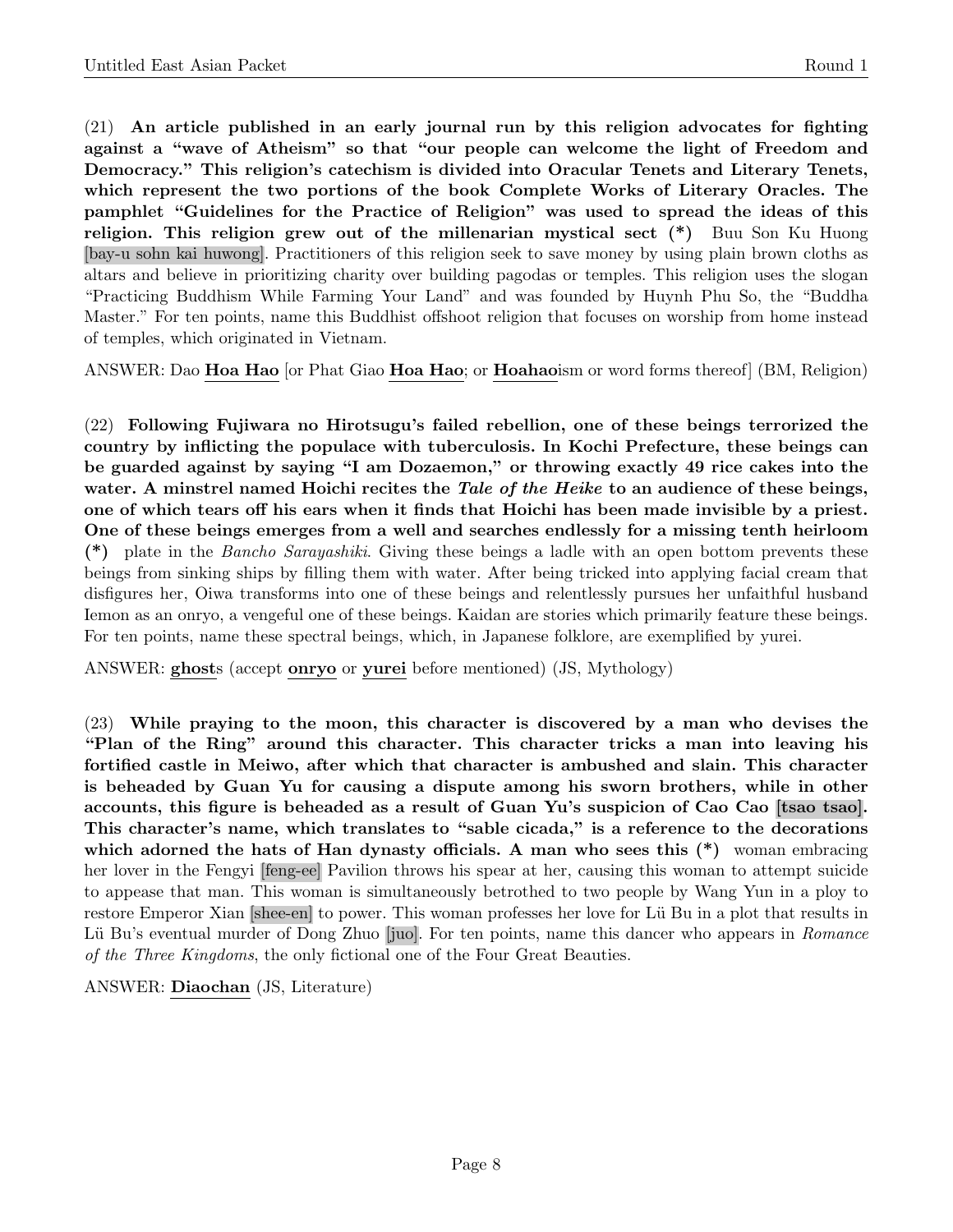(24) A woman in this film calls her dead sister an idiot for "always helping others before yourself" but tearfully thanks her for everything before committing suicide. In the prequel to this film, a woman is tracked down by her pimp who has tricked her boyfriend into believing he is her father. A minor character in this film tells a worker "if you bury my pigs, I'll go really mad" before accidentally running over a deer. A father in this film gives his daughter a Nintendo (\*) Wii for her birthday before the camera reveals he had already gotten her a Wii for Children's Day. At the end of this film, a little girl singing "Aloha Oe" convinces a group of soldiers that she is still alive. The Ma Dong-seok-played Sang-hwa wraps his forearms with tape in this film before working with a baseball player and a businessman to clear a car of flesh eating monsters. For ten points, name this 2016 zombie film by Yeon-Sang ho in which a father attempts to use a locomotive to reach the title South Korean city with his daughter.

ANSWER: Train to Busan (TV, Film - Korea)

(25) A photograph in a series named for a type of these objects shows an eye superimposed over a nude man imitating Botticelli's "The Birth of Venus." Ogawa Kazumasa published a book of hand-colored photographs of these objects, titled for "Some Japanese" types of these things. Miniature figures in positions of rope bondage are placed among these objects in one photographer's "Amore." That photographer, Nobuyoshi Araki, depicted these objects in his "Rondeau" series, while another one of these objects is inserted into the vagina of a woman suspended in the air by ropes in a photograph from his Tokyo Comedy series. Two photographs from a series titled for a type of these objects (\*) depict a man atop a mosaic of the zodiac wrapped in a rubber hose and holding a mallet. Eikoh Hosoe depicted Yukio Mishima in a series of photos titled for an "Ordeal by" a type of these objects. For ten points, name these colorful objects arranged in ikebana.

ANSWER: flowers [accept more specific answers, such as roses] (JS, Art)

(26) Vietnamese thinker Phan Ngoc [fen noc] positively compared this thinker's writing to Machiavelli's The Prince, but argued that this philosopher had failed to address the class problems he presented. After he was imprisoned for advocating for his home state, this philosopher wrote an essay titled "In the first time of meeting" a certain king. This philosopher presented the "two handles,"' of reward and (\*) punishment, as the basis of all statecraft. In his namesake book, this thinker compared the state to a father who must cut open a boil on a child's head. This philosopher argued that rulers enact laws based on passive observation of humanity's natural selfishness. This philosopher argued that rulers did not need to be virtuous to enforce the standard of laws, which he termed fa. Due to jelously over his favor with Qin Shi Huang [chin-shir-huang], this philosopher was undermined and forced to comit suicide by Li Si [lee-sih]. For ten points, name this early legalist philosopher, a student of Xunzi shun-zih.

ANSWER: Han Fei Zi (BM, Thought)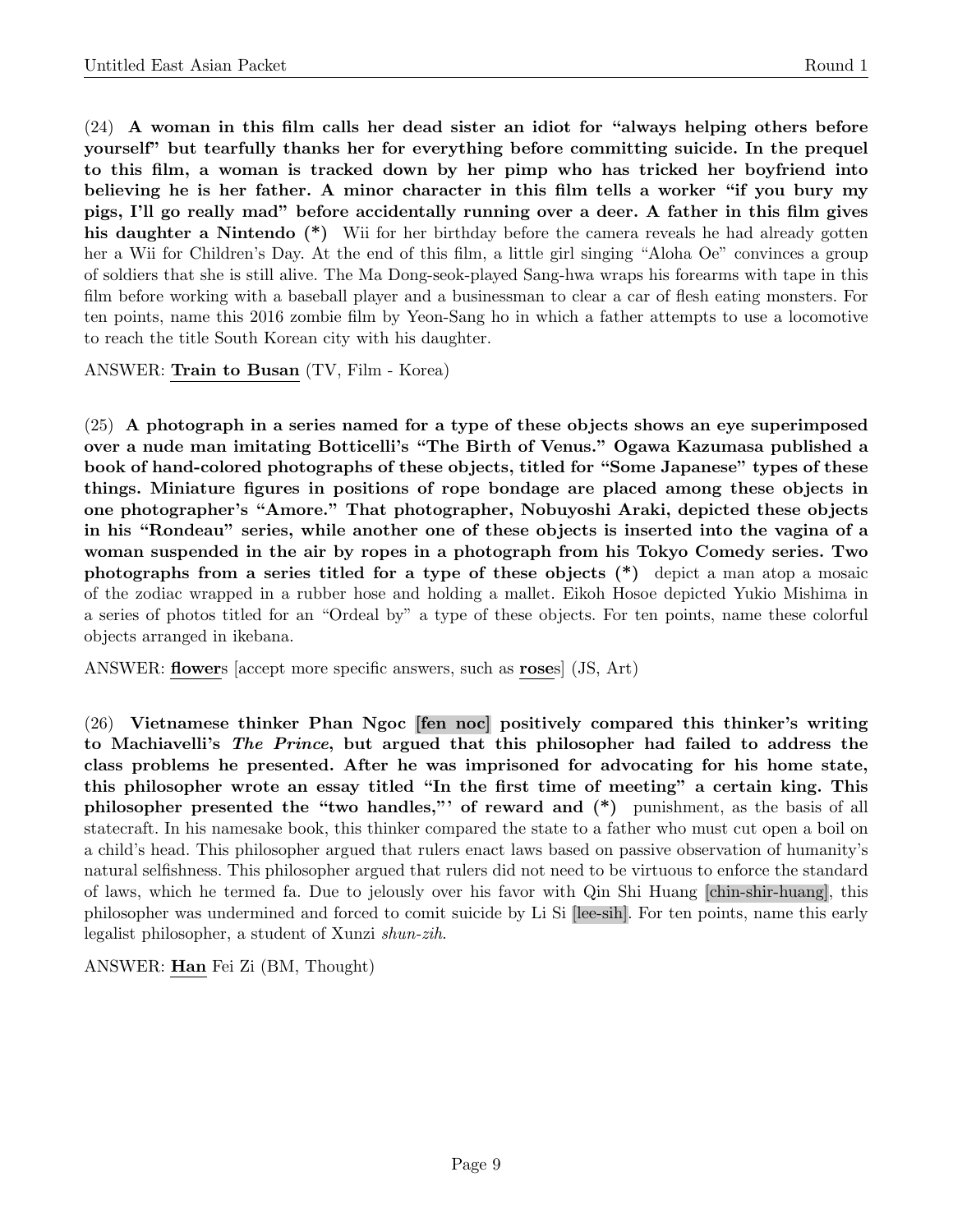(27) In one poem, this author described "an afternoon sky under which I am going postmodernly mad" before describing a "gaggle of customers stuck outside the restaurant." Another poem by this author states "the revolutionaries were cooler than the revolution" before describing how "the booze has run dry, wallets are emptied." That poem by this author ends by considering someone "who'll invite them all back who'll rig up the lighting and repaint the stage" and ends with the line, "sure, what the hell." This poet outlined the differences between the "light" and "shadow" generations in her collection  $At$  (\*) Thirty, the Party is Over. This poet described her experience of sexual assault in a poem that states "Forgot K's advice and sat next to En / Me too / The silk blouse borrowed from my sister got rumpled." This poet helped start her country's  $\#$ MeToo movement with her 2019 collection What will not come again. For ten points, name this South Korean poet, who accused Ko Un of sexual misconduct in her poem, "Monster."

ANSWER: Choi Young-mi (BM, Literature)

(28) After offering a character a cigarette, a man in this play notes that it's best not to smoke because "you can't even buy the good ones anymore" and the "chance of getting bronchitis" is too high. This play's stage notes state that an iron railing in the shape of a cross may stand for a crossroads. Performances of this play are traditionally preceded by performances of Lu Xun's [loo shoon] The Passerby. This play opens with a list of the characters and their ages "when they first come on stage." After one character in this play pulls out a plastic sheet to protect the central group from the rain, the rain suddenly turns to (\*) snow. One character in this play proposes flipping a coin to decide whether to walk to the city or not but is stopped by The Girl. After waiting for a year, one character in this play claims that he is late for a chess game against the champion Li Mosheng. In this play, Director Ma complains that despite bribing officials with cigarettes, he is still unable to board the title vehicles. For ten points, name this absurdist play about a group of people who wait at the title location for ten years, written by Gao Xingjian [gah-oh shing-jee-an].

ANSWER: The Bus Stop [or Chezhan] (BM, Literature)

(29) The creator of this protagonist, in a conversation with Tatsuya Nakadai, claims that he and his rival are like a stray dog and a snake and one can't be placed above the other. The second appearance of this character was originally based on a story by Shugoro Yamamoto before being changed into a more action-oriented adventure. In one appearance, this character clashes with the creatively named mallet-wielding giant, (\*) Kannuki the Giant. This character changes his given name based on whatever vegetation is nearby at the time and has given his name as both Kuwabatake and Tsubaki. In the closing scene of a film starring this character, the actor playing Hanbei Muroto was nearly knocked off his feet by an explosion of artificial blood caused by the aftermath of a duel. In his debut, this character ends a gang war between the Ushitoria and Seibei. For ten points, name this 30, going on 40, year old ronin, the main character of Akira Kurosawa's Yojimbo and the namesake of its sequel.

ANSWER: Sanjuro [prompt on "the samurai or ronin from Yojimbo"; prompt on "Yojimbo"; prompt on "The Bodyguard" ] (TV, Film - Japan)